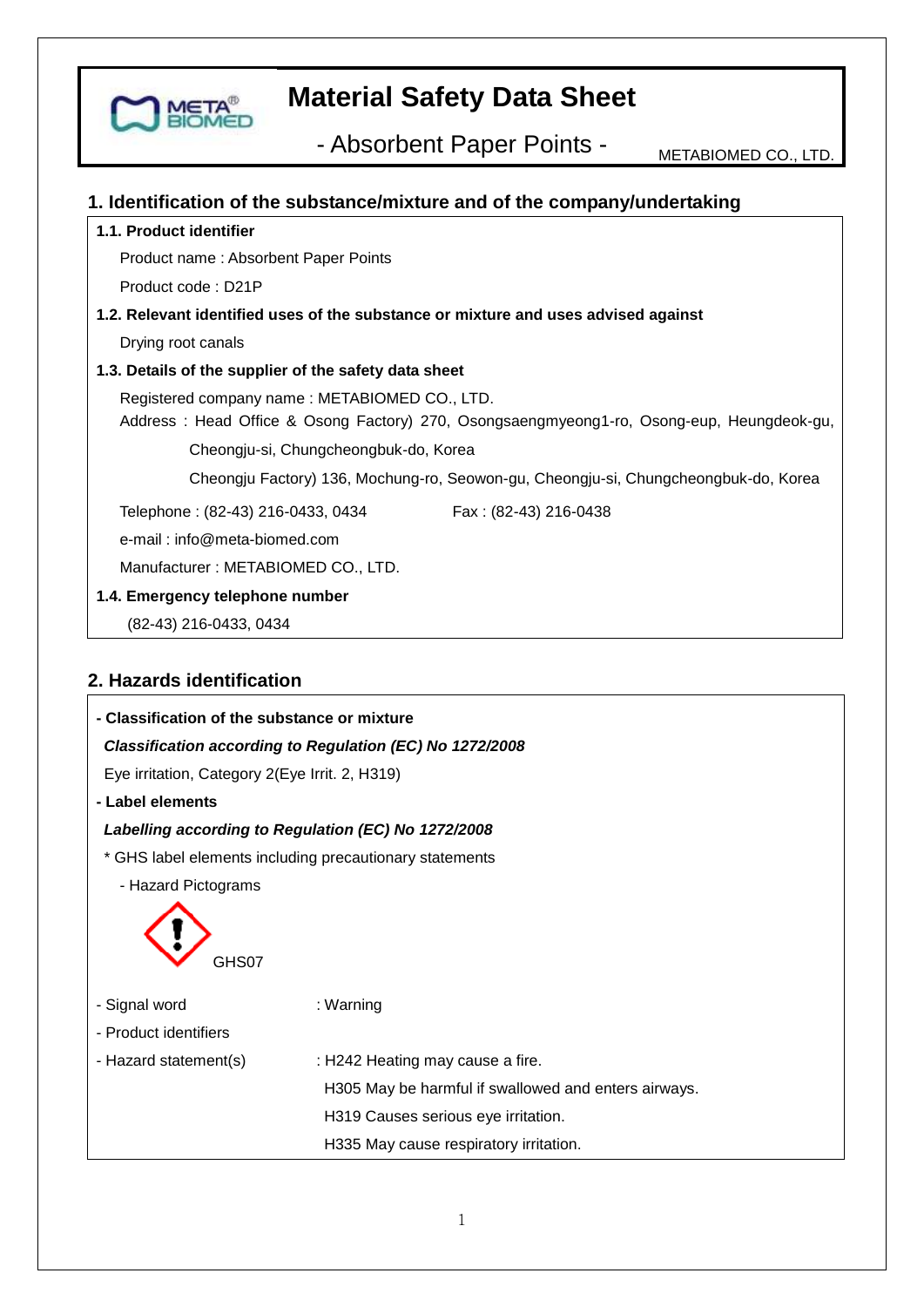

- Absorbent Paper Points - METABIOMED CO., LTD.

| - Precautionary Statement(s) | : P210 Keep away from heat/sparks/open flames/hot surfaces. - No           |
|------------------------------|----------------------------------------------------------------------------|
| Prevention                   | smoking.                                                                   |
|                              | P220 Keep/Store away from clothing/combustible materials.                  |
|                              | P280 Wear protective gloves/protective clothing/eye protection/ face       |
| - Response                   | protection.                                                                |
|                              | : P305+P351+P338 IF IN EYES: Rinse cautiously with water for several       |
|                              | minutes. Remove contact lenses if present and easy to do. Continue         |
|                              | rinsing.                                                                   |
|                              | P312 Call a POISON CENTER/doctor/if you feel unwell.                       |
| - Storage                    | P337+P313 If eye irritation persists: Get medical advice/attention         |
|                              | P403+P233 Store in a well-ventilated place. Keep container tightly closed. |
| - Disposal                   | P410+P403 Protect from sunlight. Store in a well-ventilated place.         |
|                              | P501 Dispose of contents/container according to the related regulations.   |
|                              | 2.3. Other hazards (according to the NFPA Rating System)                   |
| Health<br>:1<br>۰            |                                                                            |
| Flammability: 1              |                                                                            |

- Reactivity : 0

## **3. Composition/information on ingredients**

| 3.1. Substances      |            |        |         |                |                   |
|----------------------|------------|--------|---------|----------------|-------------------|
| Not Applicable       |            |        |         |                |                   |
| 3.2. Mixtures        |            |        |         |                |                   |
|                      |            |        |         | Classification | Classification    |
| <b>Chemical Name</b> | CAS No.    | EC No. | $Wt.$ % | according to   | according to      |
|                      |            |        |         | Directive      | Regulation(EC) No |
|                      |            |        |         | 67/548/EEC     | 1272/2008[CLP]    |
| Pure Pulp            | 65996-61-4 |        |         |                | ۰                 |
|                      |            |        |         |                |                   |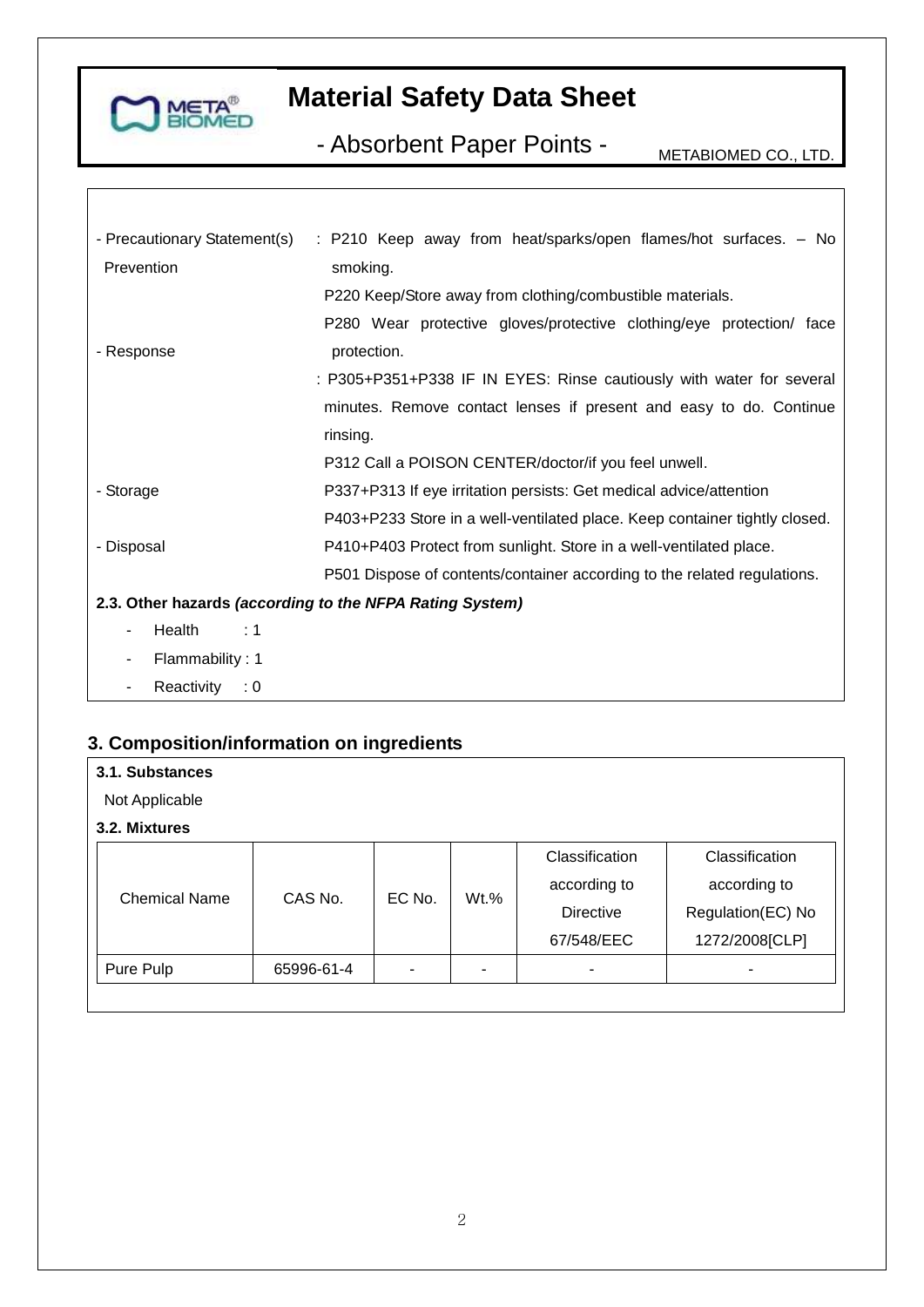

- Absorbent Paper Points - METABIOMED CO., LTD.

## **4. First aids measures**

| 4.1. Description of first aid measures |                                                                                        |
|----------------------------------------|----------------------------------------------------------------------------------------|
| - Eyes                                 | : Wash thoroughly with fresh, clean water holding the eyelids open.                    |
|                                        | If there is any redness, pain or visual impairment, consult an ophthalmologist.        |
| - Skin                                 | : Remove contaminated clothing and wash the skin thoroughly with soap and water        |
|                                        | or a recognised cleaner.                                                               |
|                                        | Watch out for any remaining product between skin and clothing, watches, shoes,         |
|                                        | etc. If the contaminated area is widespread and/or there is damage to the skin, a      |
|                                        | doctor must be consulted or the patient transferred to hospital.                       |
| - Inhalation                           | : In the event of massive inhalation, remove the person exposed to fresh air. Keep     |
|                                        | warm and at rest. If the person is unconscious, place in recovery position. Notify a   |
|                                        | doctor in all events, to ascertain whether observation and supportive hospital         |
|                                        | care will be necessary.                                                                |
|                                        | If breathing is irregular or has stopped, effect mouth-to-mouth resuscitation and call |
|                                        | a doctor.                                                                              |
| - Ingestion                            | : Do not give the patient anything orally.                                             |
|                                        | In the event of swallowing, if the quantity is small (no more than one mouthful),      |
|                                        | rinse the mouth with water and consult a doctor.                                       |
|                                        | Seek medical attention immediately, showing the label.                                 |
|                                        | 4.2. Most important symptoms and effects, both acute and delayed                       |
| - Eyes                                 | : N/A                                                                                  |
| - Skin                                 | : N/A                                                                                  |
| - Inhalation                           | : N/A                                                                                  |
| - Ingestion                            | : N/A                                                                                  |
|                                        | 4.3. Indication of any immediate medical attention and special treatment needed        |
| $- N/A$                                |                                                                                        |

## **5. Fire fighting measures**

| 5.1. Extinguishing media                                   |                                                                           |  |  |
|------------------------------------------------------------|---------------------------------------------------------------------------|--|--|
| - Extinguishing media                                      | : In the event of a fire, use: water, carbon dioxide, dry chemical agents |  |  |
| 5.2. Special hazards arising from the substance or mixture |                                                                           |  |  |
| - Hazardous combustion products                            | : None Known.                                                             |  |  |
| - Explosion hazards                                        | : Not Determined                                                          |  |  |
| - Fire explosion                                           | : Not Determined                                                          |  |  |
|                                                            |                                                                           |  |  |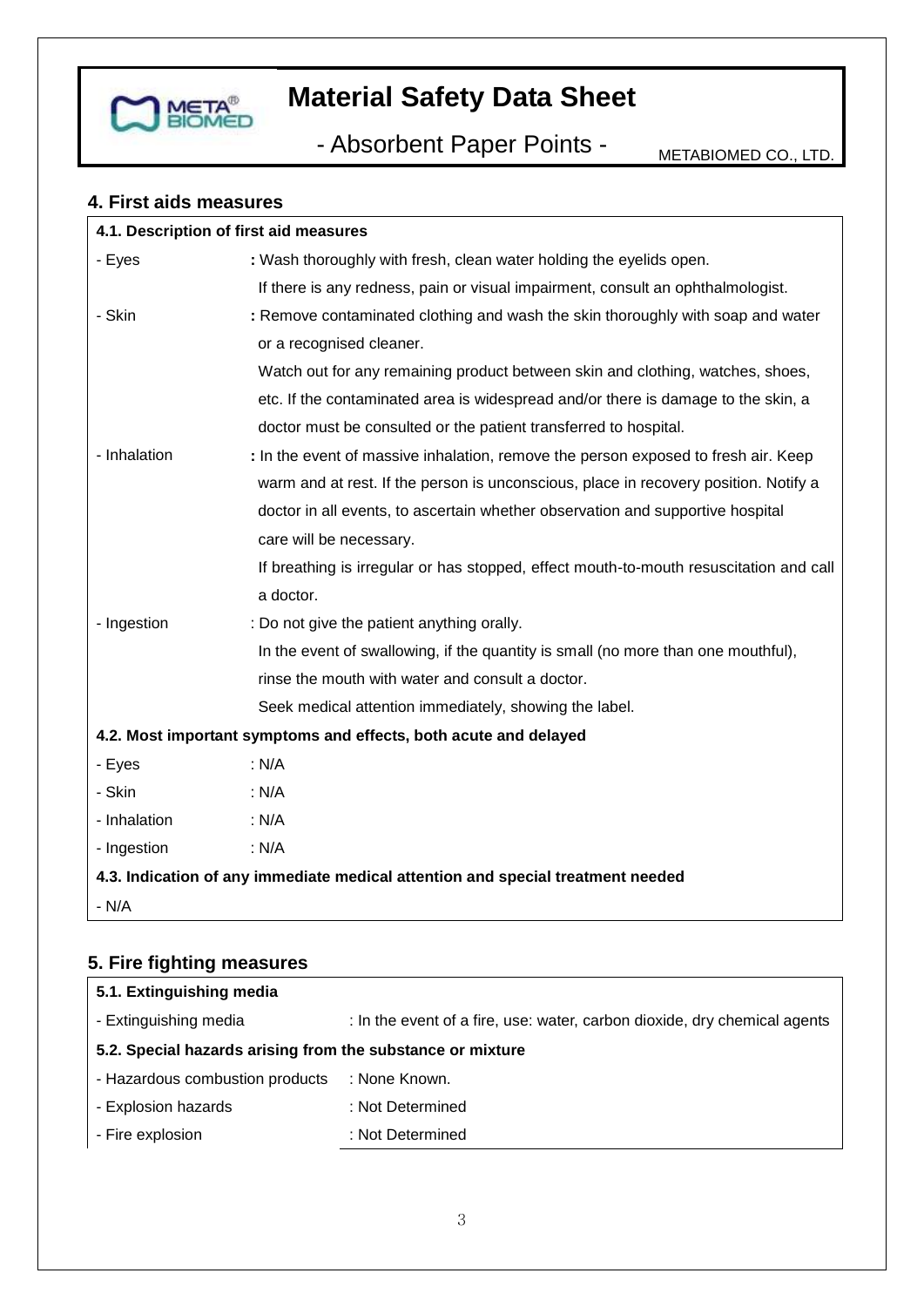

- Absorbent Paper Points - METABIOMED CO., LTD.

| - Sensitive to static discharge | : Not Determined                                                      |
|---------------------------------|-----------------------------------------------------------------------|
| - Sensitivity to impact         | : Not Determined                                                      |
| 5.3. Advice for firefighters    |                                                                       |
| - Fire fighting procedures      | : General: Evacuate all personnel; use protective equipment for fire- |
|                                 | fighting. Use self-contained breathing apparatus when product is      |
|                                 | involved in fire.                                                     |
| - Fire fighting equipment       | : Non-combustible                                                     |

### **6. Accidental release measures**

**6.1. Personal precautions, protective equipment and emergency procedures**

Give special attention to chemical materials and conditions that must be avoided.

#### **6.2. Environmental precautions**

Prevent the inflow of this product to waterways, drains, basements, and confined spaces.

#### **6.3. Methods and material for containment and cleaning up**

Clean up spills immediately, observing precautions in Protective Equipment section.

#### **6.4. Reference to other sections**

Not Applicable

## **7. Handling and storage**

### **7.1. Precautions for safe handling**

Follow all prevention measures on the SDS/labels.

Handle and store with care.

Give special attention to chemical materials and conditions that must be avoided.

Wear personal protective equipment while handing the product.

### **7.2. Conditions for safe storage, including any incompatibilities**

Keep the container tightly closed in a dry, well-ventilated place.

#### **7.3. Specific end use(s)**

No data available.

## **8. Exposure controls and personal protection**

#### **8.1. Control parameters**

Not determined

#### **8.2. Exposure controls**

- Eye protection : Wear safety glasses.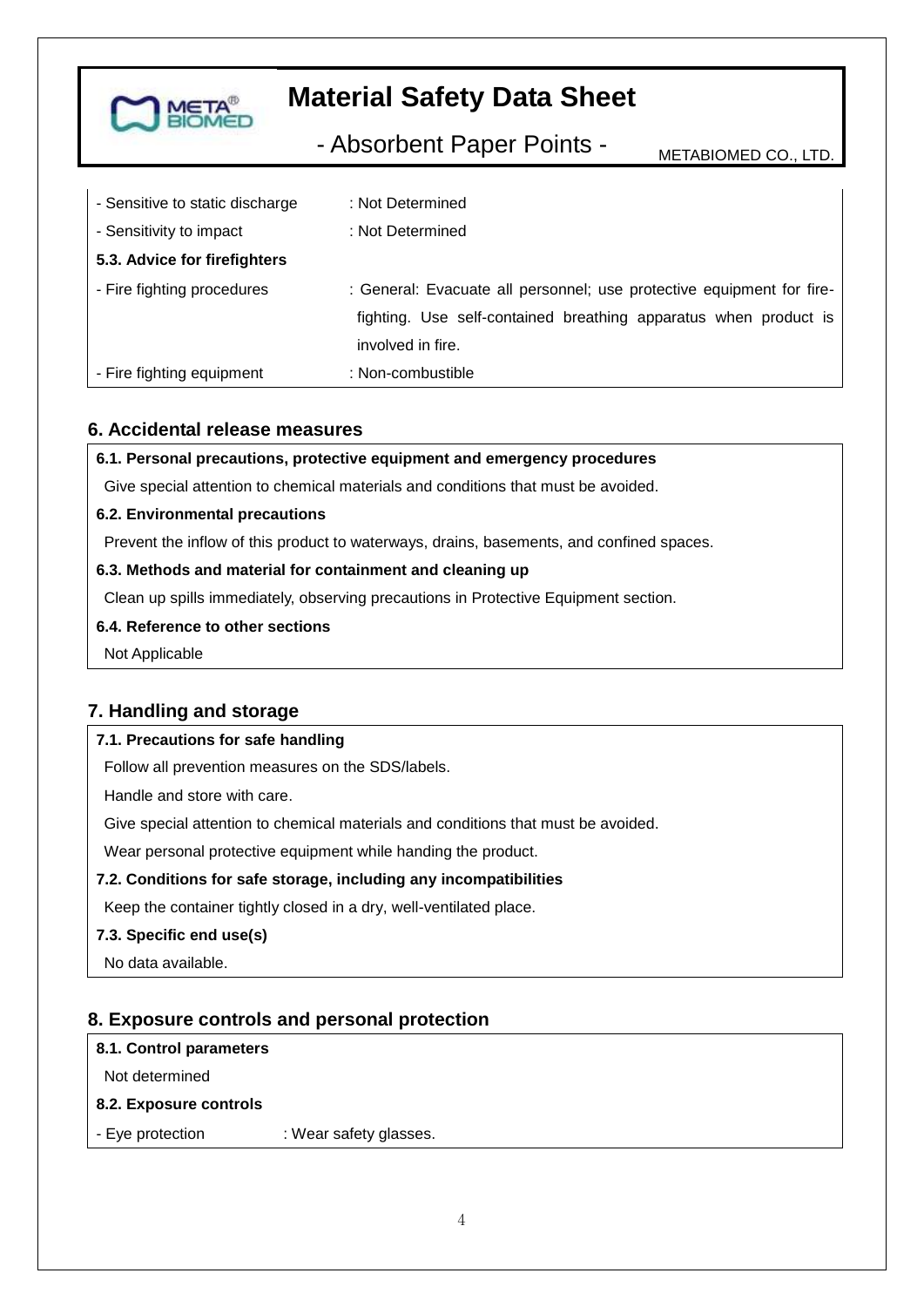

- Absorbent Paper Points - METABIOMED CO., LTD.

| - Skin protection        | : Wear suitable protective clothing and gloves.                             |
|--------------------------|-----------------------------------------------------------------------------|
| - Respiratory protection | : Good general ventilation should be sufficient to control airborne levels. |

## **9. Physical and chemical properties**

| 9.1 Information on basic physical and chemical properties |                 |                            |                 |
|-----------------------------------------------------------|-----------------|----------------------------|-----------------|
| - Physical state                                          | : Solid         | - Solubility in water      | : Insoluble     |
| - Color                                                   | : Whitish       | - pH                       | : N/A           |
| - Odor                                                    | : Odorless      | - Flash point              | : Not-regulated |
| - Boiling point                                           | : Decomposes    | - Autoignition temperature | : N/A           |
| - Melting point                                           | : N/A           | - Lower explosion limit    | : N/A           |
| - Vapor pressure                                          | : N/A           | - Upper explosion limit    | : N/A           |
| - Specific gravity $(H_2O=1)$                             | $: 0.65 - 0.70$ | - Viscosity                | : N/A           |
| 9.2 Other information                                     |                 |                            |                 |
| None                                                      |                 |                            |                 |

### **10. Stability and reactivity**

| 10.1. Reactivity                         |  |
|------------------------------------------|--|
| Stable                                   |  |
| 10.2. Chemical stability                 |  |
| N/A.                                     |  |
| 10.3. Possibility of hazardous reactions |  |
| None                                     |  |
| 10.4. Conditions to avoid                |  |
| Humidity, Extreme heat, Direct light     |  |
| 10.5 Incompatible materials              |  |
| N/A                                      |  |
| 10.6. Hazardous decomposition products   |  |
| CO                                       |  |

## **11. Toxicological information**

| - Acute toxicity          | : N/A                            |
|---------------------------|----------------------------------|
| - Primary effects to skin | : Not a primary dermal irritant  |
| - Primary effects to eyes | : Not an ocular irritant         |
| - Primary effects to      | : Not an acute inhalation hazard |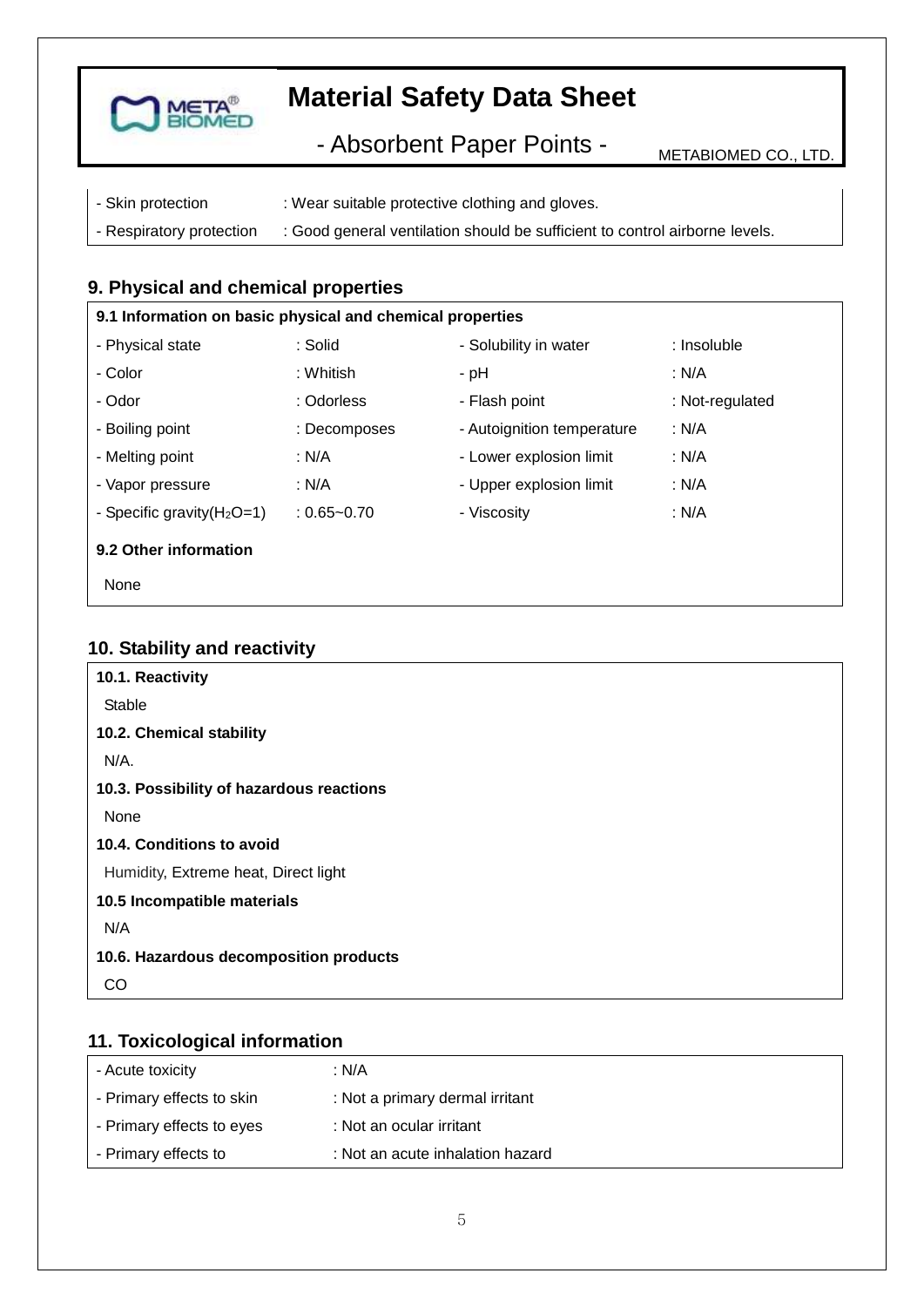

- Absorbent Paper Points - METABIOMED CO., LTD.

| respiratory system              |       |
|---------------------------------|-------|
| - Sensitization                 | : N/A |
| - Additional toxicological info | : N/A |

## **12. Ecological information**

## **13. Disposal considerations**

### **13.1. Waste treatment methods**

Dispose of in compliance with governmental regulation.(Council Directive 75/442/EEC(1975))

### **14. Transport information**

#### **14.1. UN Number**

Classification information on transportation of hazardous materials not available

**14.2. UN proper shipping name**  N/A **14.3. Transport hazard class(es)**  N/A **14.4. Packing Group** N/A **14.5. Environmental hazards** N/A